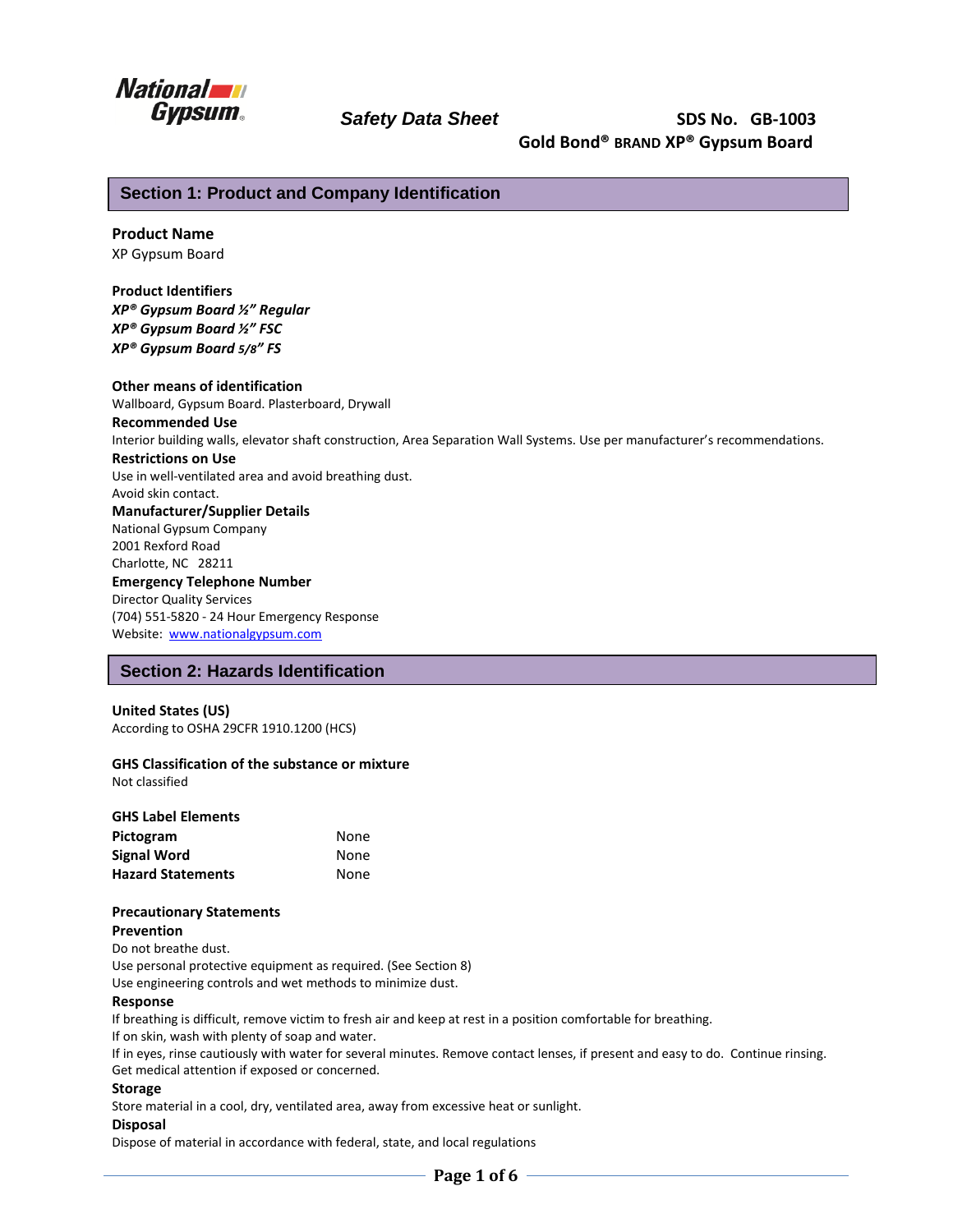### **Section 3: Composition/Information on Ingredients**

| <b>Chemical Name</b>         | Common name/<br>Synonym | <b>Identifiers</b><br><b>CAS Number</b> | % (weight) | <b>Impurities</b>                          |
|------------------------------|-------------------------|-----------------------------------------|------------|--------------------------------------------|
| Calcium Sulfate<br>Dihydrate | Gypsum                  | 13397-24-5                              | >85        | Crystalline silica<br>$(CAS # 14808-60-7)$ |
| Cellulose                    | Paper Fiber             | 9004-34-6                               | $<$ 10     |                                            |

### **Section 4: First-Aid Measures**

| <b>Inhalation</b> | Remove exposed individual to fresh air immediately. If breathing difficulty persists, seek medical attention.                                                                                                                                                     |
|-------------------|-------------------------------------------------------------------------------------------------------------------------------------------------------------------------------------------------------------------------------------------------------------------|
| Eye contact       | Do not rub or scratch eyes. Immediately flush eyes with water for 15 minutes.                                                                                                                                                                                     |
|                   | Remove contact lenses (if applicable). Seek medical attention if irritation persists.                                                                                                                                                                             |
| Skin contact      | Flush and wash skin with soap and water. Utilize lotions to alleviate dryness if present.<br>Seek medical attention if irritation persists.                                                                                                                       |
| Ingestion         | This product is not expected to be hazardous and no harmful effects are expected upon ingestion of small<br>amounts. Larger amounts may cause abdominal discomfort or possible obstruction of the digestive tract.<br>Seek medical attention if problems persist. |
|                   |                                                                                                                                                                                                                                                                   |

#### **Medical Conditions aggravated by exposure**

Pre-existing upper respiratory and lung diseases such as, but not limited to, bronchitis, emphysema and asthma. Pre-existing skin diseases such as, but not limited to, rashes and dermatitis.

## **Section 5: Fire-Fighting Measures**

#### **Extinguishing Media**

Dry chemical, foam, water, or extinguishing media appropriate for surrounding fire.

**Unusual Fire and Explosion Hazards** 

Mixture poses no fire-related hazard.

**Special hazards arising from the mixture**

None known. Above 1450°C, material can decompose and release sulfur dioxide (SO<sub>2</sub>) and oxides of carbon.

#### **Special Protective Equipment and Precautions for Firefighters**

A SCBA is recommended to limit exposures to combustion products when fighting any fire.

### **Section 6: Accidental Release Measures**

#### **Personal precautions, protective equipment and emergency procedures**

No special precautions required.

General recommendations:

Wear appropriate Personal Protective Equipment. (See Section 8) Maintain proper ventilation.

#### **Environmental precautions**

This product does not present an ecological hazard to the environment. Dispose of in accordance with applicable federal, state, and local regulations.

#### **Methods and materials for containment and cleaning up**

Pick-up larger pieces to avoid a tripping hazard. Return large pieces of damaged/scraped material for recycling. Sweep or vacuum remaining material into a waste container for disposal. Use a light water spray to minimize dust generation. Maintain proper ventilation to minimize dust.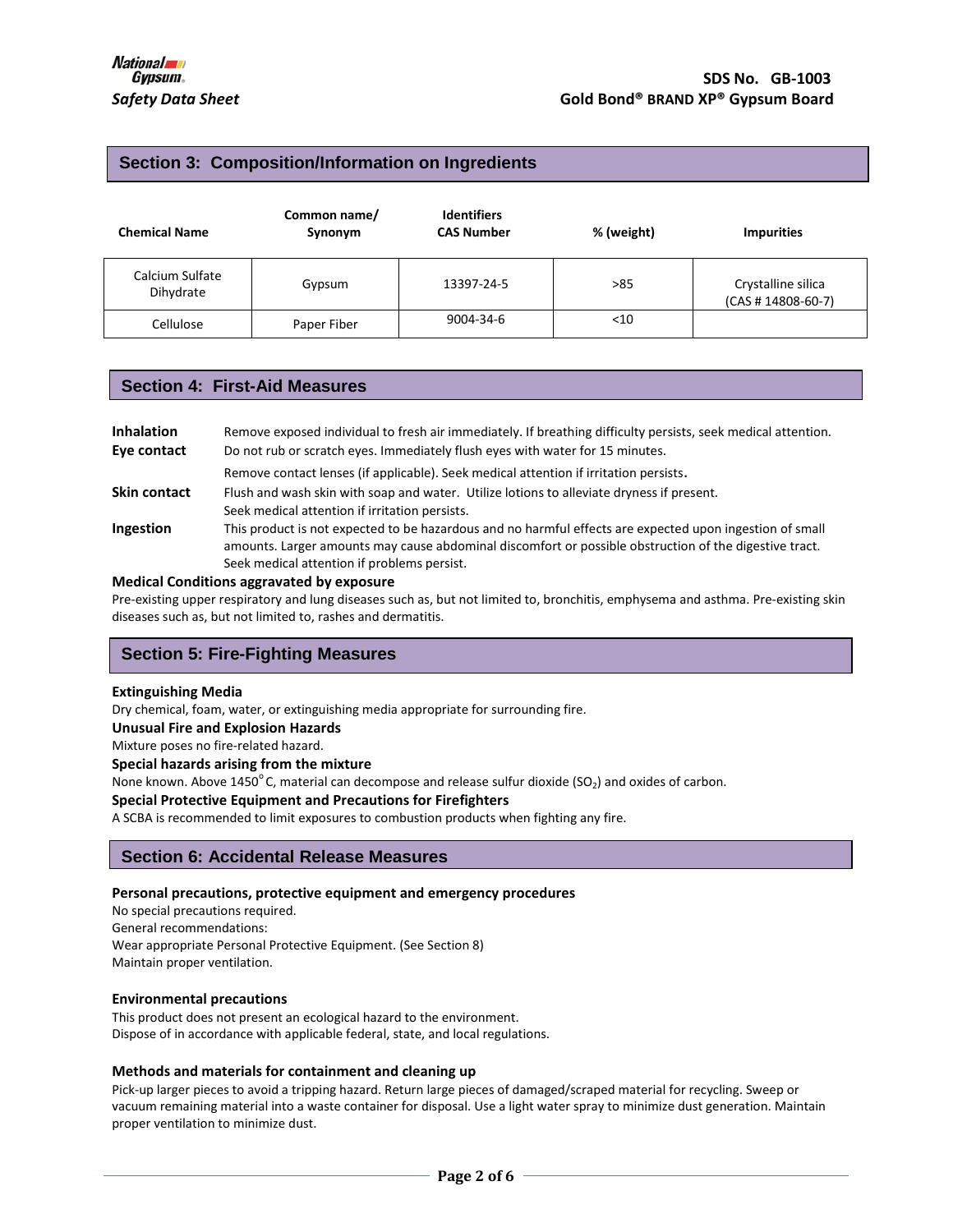## **Section 7: Handling and Storage**

#### **Precautions for safe handling**

Avoid breathing dust.

Minimize generation of dust.

Provide appropriate exhaust ventilation at places where dust is formed.

Avoid contact with eyes, skin and clothing.

Wear recommended personal protective equipment when handling. (See Section 8)

#### **Conditions for safe storage, including any incompatibilities**

Store material in a cool, dry, ventilated area, away from excessive heat or sunlight.

Store panels flat to minimize damage and warping.

Do not stack panels too high when storing to minimize the risk of falling.

## **Section 8: Exposure Controls/Personal Protection**

#### **Control Parameters**

|                                 | <b>Exposure Limits</b>                                   |                             |
|---------------------------------|----------------------------------------------------------|-----------------------------|
| Component                       | <b>OSHA PEL</b><br>(mg/m3)                               | <b>ACGIH TLV</b><br>(mg/m3) |
| Calcium Sulfate<br>Dihydrate    | $15^{(T)}$<br>$5^{(R)}$                                  | $10^{(T)}$                  |
| Crystalline Silica <sup>1</sup> | $[(10) / (%SiO2+2)]^{(R)}$<br>$[(30) / (%SiO2+2)]^{(T)}$ | $0.025^{(R)}$               |
| Cellulose                       | $15^{(T)}$<br>$F^{(R)}$                                  | $10^{(T)}$                  |
| ___                             |                                                          |                             |

T- Total Dust R-Respirable Dust 1-Present as an impurity in raw materials

#### **Exposure Controls**

#### **Appropriate Engineering Controls**

Work/Hygiene Practices: Utilize methods to minimize dust production. Utilize wet methods, when appropriate, to reduce generation of dust.

Ventilation: Provide local and general exhaust ventilation sufficient to maintain a dust level below the PEL/TLV.

#### **Personal Protective Equipment**

#### **Respiratory Protection**

A NIOSH approved particulate respirator is recommended in poorly ventilated areas or if the PEL/TLV is exceeded. OSHA's 29 CFR 1910.134 (Respiratory Protection Standard) must be followed whenever work conditions require respirator use.

#### **Eye Protection**

Safety glasses or goggles.

**Skin** 

Gloves, protective clothing and/or barrier creams may be utilized if conditions warrant.

### **Section 9: Physical and Chemical Properties**

**a) Appearance:** Paper-faced gypsum board with white/gray core

- **(b) Odor:** None
- **(c) Odor threshold:** Not available
- **(d) pH : ~**7
- **(e) Melting point/freezing point:** Not Available
- **(f) Initial boiling point and boiling range:** Not Available
- **(g) Flash point:** Not available
- **(h) Evaporation rate:** Not available
- **(i) Flammability (solid, gas):** Not flammable
- **(j) Upper/lower flammability or explosive limits:** Not available
- **(k) Vapor pressure:** Not available
- **(l) Vapor density:** Not available
- **(m) Relative density:** 2.3 g/cc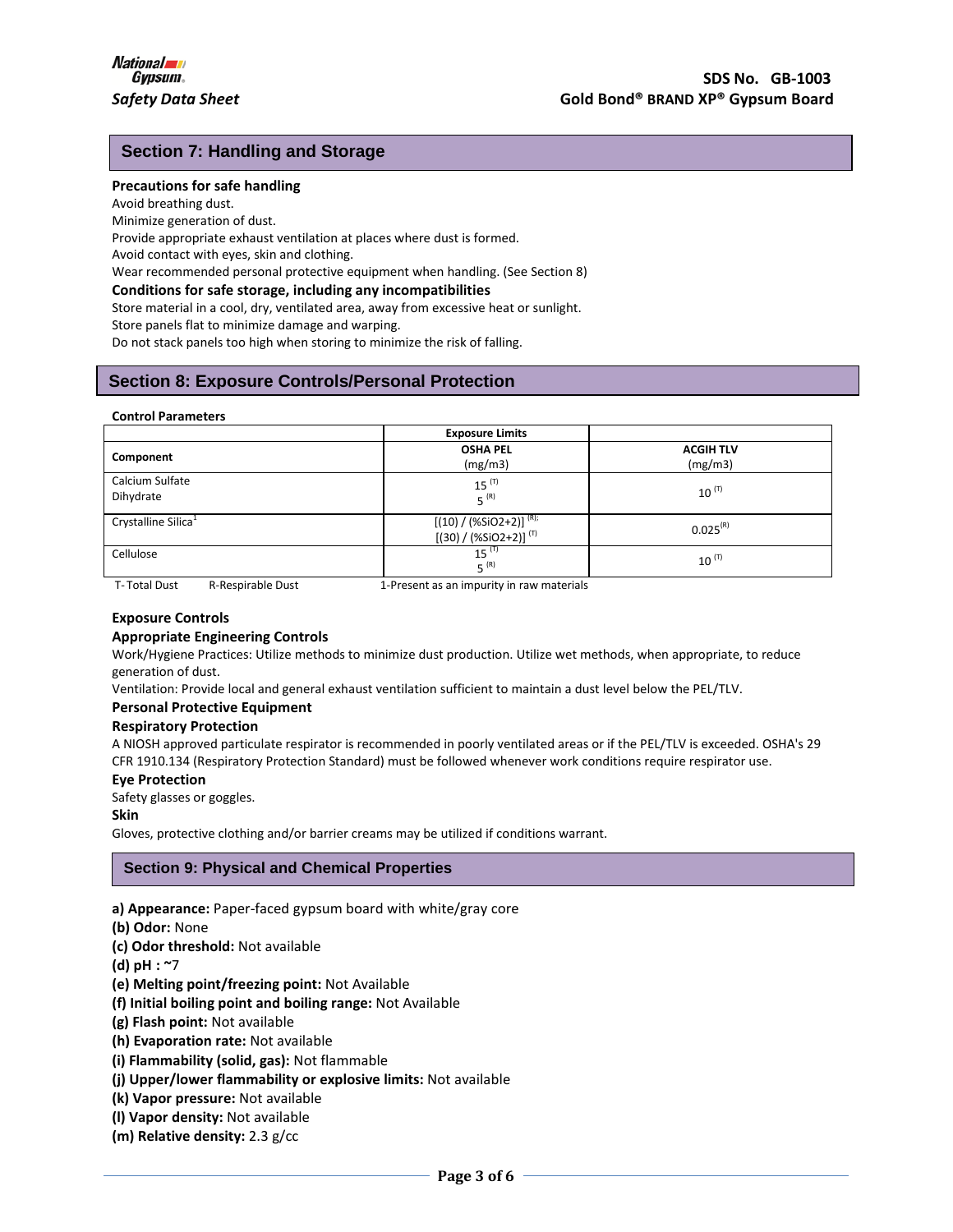**(n) Solubility(ies):** 2.1 g/L @ 20<sup>°</sup>C

**(o) Partition coefficient: n-octanol/water:** Not available

**(p) Auto-ignition temperature:** Not available

**(q) Decomposition temperature:** 1450<sup>°</sup>C

**(r) Viscosity:** Not available

**(s) Volatile organic compound (VOC) content:** None

## **Section 10: Stability and Reactivity**

**(a) Reactivity:** No data available

**(b) Chemical stability:** Stable in dry environments

**(c) Possibility of hazardous reactions:** None known

**(d) Conditions to avoid (e.g., static discharge, shock, or vibration):** None known

**(e) Incompatible materials:** None

(f) Hazardous decomposition products: None known. Above 1450°C gypsum will decompose to calcium oxide (CaO), with releases of sulfur dioxide (SO<sub>2</sub>) and various oxides of carbon.

## **Section 11: Toxicological Information**

#### **Information on Toxicological effects**

**Information on likely routes of exposure**

**Ingestion** Not a likely route of exposure. May result in obstruction or temporary irritation of the digestive tract. **Inhalation** Dust may irritate respiratory system. Chronic exposure may result in lung disease. (See below) **Skin contact** May cause irritation, dry skin or dermatitis.

**Eye contact** May cause mechanical irritation.

#### **Symptoms related to the physical, chemical and toxicological characteristics**

Acute exposure to airborne dust concentrations in excess of the PEL/TLV may result in coughing, dyspnea, wheezing, and a burning irritation of the nose, throat, and upper respiratory tract, along with possible impaired pulmonary function. Chronic exposure to crystalline silica (a naturally occurring contaminant) in the respirable size has been shown to cause silicosis, a debilitating lung disease, and lung cancer.

Continued and prolonged contact may result in dry skin. Contact with dust and/or fiberglass may produce itching, rash and/or redness. Repeated or prolonged exposure may result in dermatitis.

#### **Toxicological data**

No toxicological data is available for this product. Toxicological information for components of this product listed below.

| <b>Acute toxicity</b>                           | Gypsum: [OECD TG 420, Fixed dose procedure] Oral LD50 > 2,000-mg/kg b.w.<br>for female rats (Sprague-Dawley)              |
|-------------------------------------------------|---------------------------------------------------------------------------------------------------------------------------|
| <b>Skin corrosion/irritation</b>                | Gypsum was not irritating to the skin of rabbits at 1, 24, 48 and 72 hours after<br>removal of test patches [OECD TG 404] |
| Serious eye damage/eye irritation Not available |                                                                                                                           |
| <b>Skin sensitization</b>                       | There is no indication of skin sensitization in guinea pigs [OECD TG 406].                                                |
| <b>Respiratory sensitization</b>                | Not available                                                                                                             |
| <b>Sensitization</b>                            | Not available                                                                                                             |
| <b>Mutagenicity</b>                             | No evidence of mutagenicity on Ames Test.                                                                                 |
| Carcinogenicity                                 | Not available                                                                                                             |

This product contains crystalline silica (quartz) as a naturally occurring impurity in some of the raw materials. The International Agency for Research on Cancer (IARC) classifies crystalline silica inhaled in the form of quartz or cristobalite from occupational sources as carcinogenic to humans, Group 1. The National Toxicology Program (NTP) classifies respirable crystalline silica as a substance which may be reasonably anticipated to be a carcinogen. OSHA does not regulate crystalline silica as a human carcinogen. Exposures to respirable crystalline silica are not expected during the recommended use of this product. Industrial hygiene monitoring to date has not identified any detectable respirable crystalline silica in dust sampling conducted utilizing recommended application procedures. However, actual levels must be determined by workplace hygiene testing.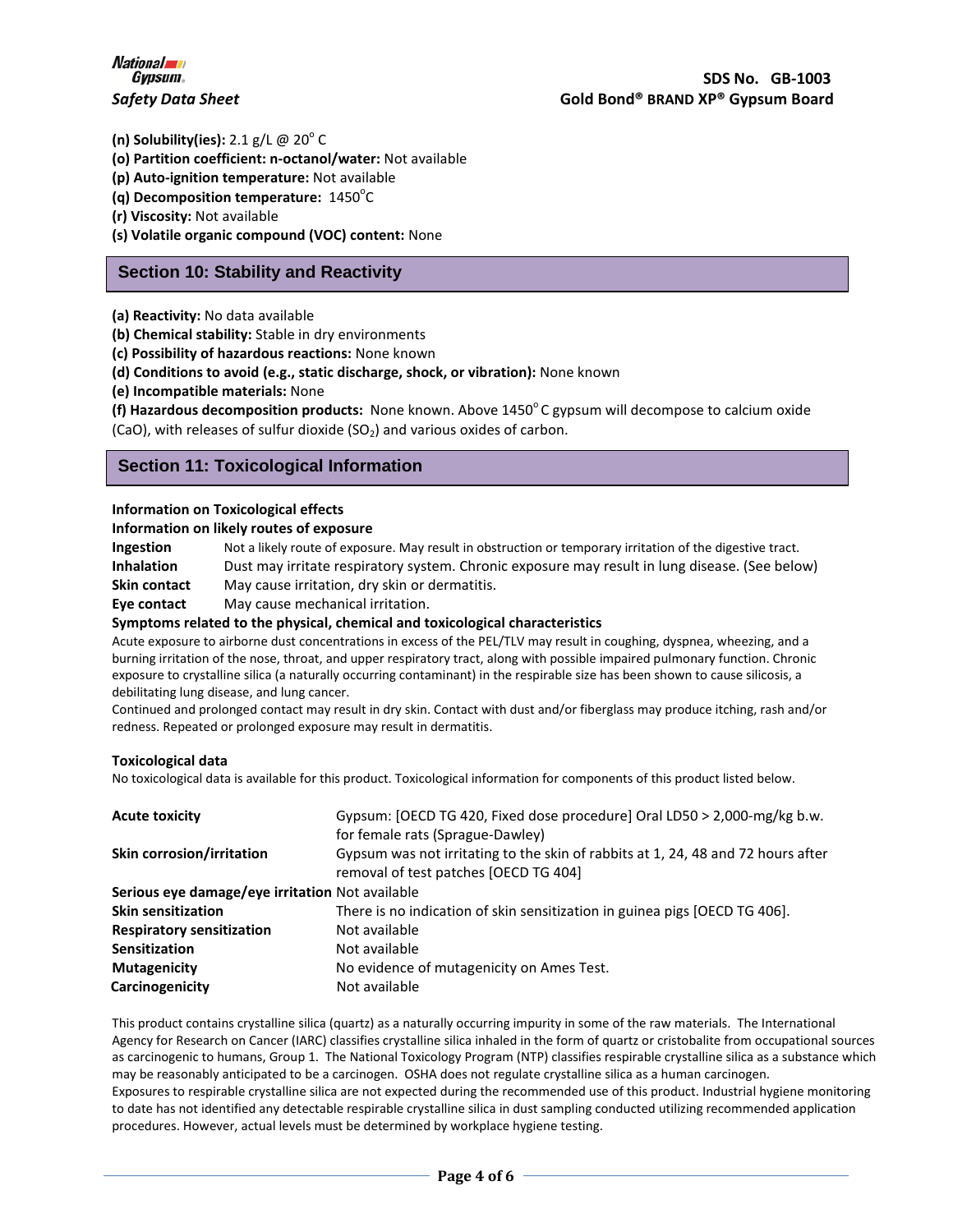## **Section 11: Toxicological Information (Continued)**

| <b>Reproductive effects</b>      | Not available |
|----------------------------------|---------------|
| Specific target organ toxicity – |               |
| single exposure                  | Not available |
| <b>Aspiration toxicity</b>       | Not available |

## **Section 12: Ecological Information**

**(a) Ecotoxicity (aquatic and terrestrial, where available):** This product does not present an ecological hazard to the environment.

**(b) Persistence and degradability:** Unknown

**(c) Bioaccumulative potential:** Gypsum is a naturally occurring mineral. Biodegradation and/or bioaccumulation potential is not applicable.

**(d) Mobility in soil:** Unknown

**(e) Other adverse effects (such as hazardous to the ozone layer):** None known

## **Section 13: Disposal Considerations**

This material is not considered a hazardous waste. Dispose of according to Local, State, Federal, and Provincial Environmental Regulations.

### **Section 14: Transport Information**

This product is not a DOT hazardous material Shipping Name: Same as product name ICAO/IATA/IMO: Not applicable

## **Section 15: Regulatory Information**

All ingredients are included on the TSCA inventory.

### **Federal Regulations**

**SARA Title III:** Not listed under Sections 302, 304, and 313

**CERCLA:** Not listed

**RCRA**: Not listed

**OSHA**: Dust and potential respirable crystalline silica generated during product use may be hazardous.

#### **State Regulations**

California Prop 65: Respirable crystalline silica is known to the state of California to cause cancer. Industrial hygiene monitoring during recommended use of this product failed to identify any respirable crystalline silica.

#### **Canada WHMIS**

All components of this product are included in the Canadian Domestic Substances List (DSL). Crystalline silica: WHMIS Classification D2A